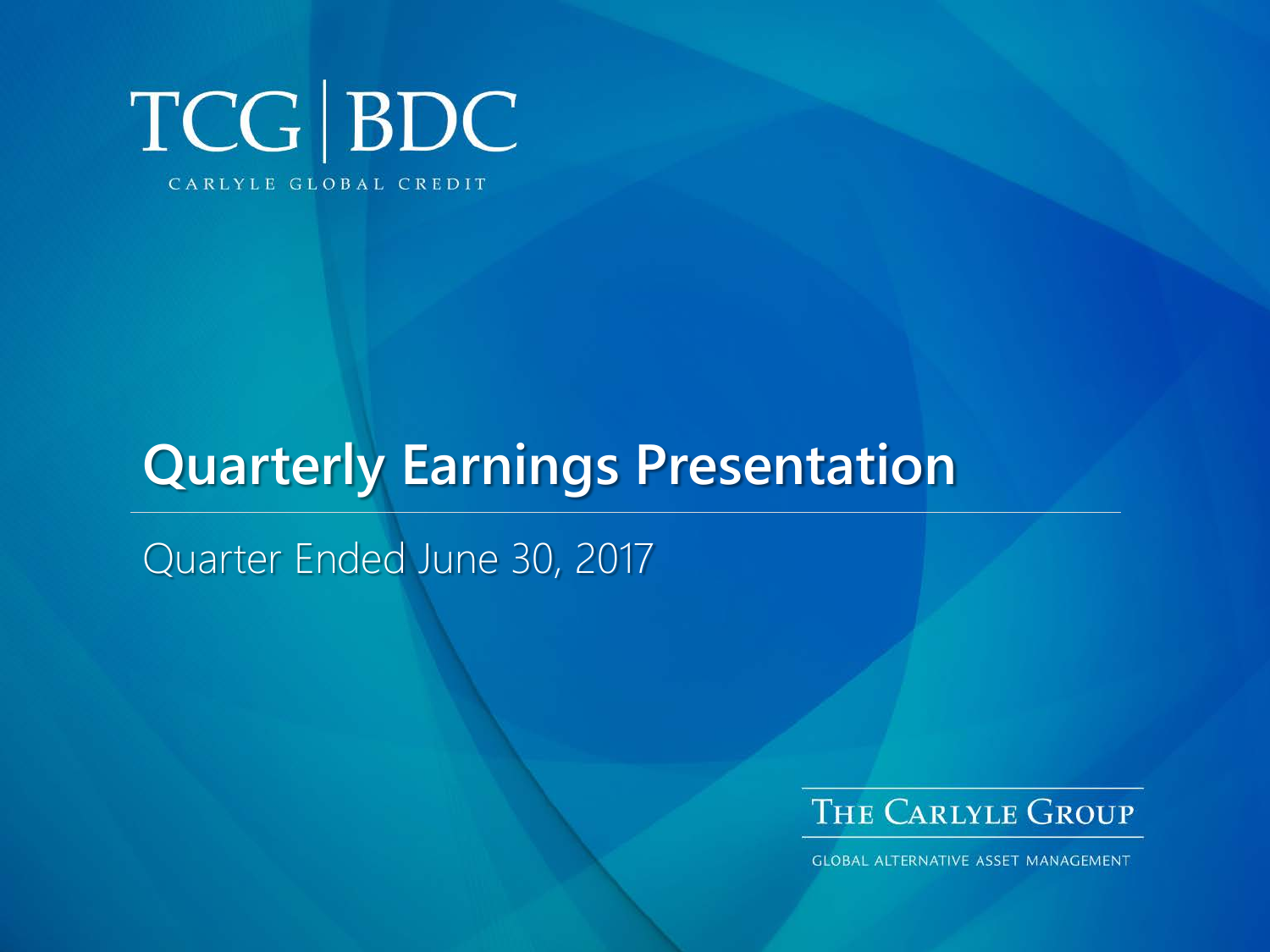### **Disclaimer and Forward-Looking Statement**

This presentation (the "Presentation") has been prepared by TCG BDC, Inc. (together with its consolidated subsidiaries, "we," "us," "our," "TCG BDC" or the "Company") (NASDAQ: CGBD) and may only be used for informational purposes only. This Presentation should be viewed in conjunction with the earnings conference call of the Company held on August 9, 2017 and the Company's Quarterly Report on Form 10-Q for the quarter ended June 30, 2017. The information contained herein may not be used, reproduced, referenced, quoted, linked by website, or distributed to others, in whole or in part, except as agreed in writing by the Company.

This Presentation does not constitute a prospectus and should under no circumstances be understood as an offer to sell or the solicitation of an offer to buy our common stock or any other securities nor will there be any sale of the common stock or any other securities in any state or jurisdiction in which such offer, solicitation or sale would be unlawful prior to the registration or qualification under the securities laws of such state or jurisdiction.

This Presentation provides an overview of the Company and is not intended to be taken by, and should not be taken by, any individual recipient as investment advice, a recommendation to buy, hold or sell, or an offer to sell or a solicitation of offers to purchase, our common stock or any other securities that may be issued by the Company, or as legal, accounting or tax advice. An investment in securities of the type described herein presents certain risks.

This Presentation may contain forward-looking statements that involve substantial risks and uncertainties. You can identify these statements by the use of forwardlooking terminology such as "anticipates," "believes," "expects," "intends," "will," "should," "may," "plans," "continue," "believes," "seeks," "estimates," "would," "could," "targets," "projects," "outlook," "potential," "predicts" and variations of these words and similar expressions to identify forward-looking statements, although not all forward-looking statements include these words. You should read statements that contain these words carefully because they discuss our plans, strategies, prospects and expectations concerning our business, operating results, financial condition and other similar matters. We believe that it is important to communicate our future expectations to our investors. There may be events in the future, however, that we are not able to predict accurately or control. You should not place undue reliance on these forward-looking statements, which speak only as of the date on which we make them. Factors or events that could cause our actual results to differ, possibly materially from our expectations, include, but are not limited to, the risks, uncertainties and other factors we identify in the sections entitled "Risk Factors" and "Cautionary Statement Regarding Forward-Looking Statements" in filings we make with the Securities and Exchange Commission (the "SEC"), and it is not possible for us to predict or identify all of them. We undertake no obligation to update or revise publicly any forward-looking statements, whether as a result of new information, future events or otherwise, except as required by law.

Information throughout the Presentation provided by sources other than the Company (including information relating to portfolio companies) has not been independently verified and, accordingly, the Company makes no representation or warranty in respect of this information.

The following slides contain summaries of certain financial and statistical information about the Company. The information contained in this Presentation is summary information that is intended to be considered in the context of our SEC filings and other public announcements that we may make, by press release or otherwise, from time to time. We undertake no duty or obligation to publicly update or revise the information contained in this Presentation.

TCG BDC is managed by Carlyle GMS Investment Management L.L.C. (the "Investment Adviser"), an SEC-registered investment adviser and a wholly owned subsidiary of The Carlyle Group L.P. (together with its affiliates, "Carlyle").

This Presentation contains information about the Company and certain of its affiliates and the Company's historical performance. You should not view information related to the past performance of the Company as indicative of the Company's future results, the achievement of which is dependent on many factors, many of which are beyond the control of the Company and the Investment Adviser and cannot be assured. There can be no assurances that future dividends will match or exceed historic rates or will be made at all. Further, an investment in the Company is discrete from, and does not represent an interest in, any other Carlyle entity. Nothing contained herein shall be relied upon as a promise or representation whether as to the past or future performance of the Company or any other Carlyle entity.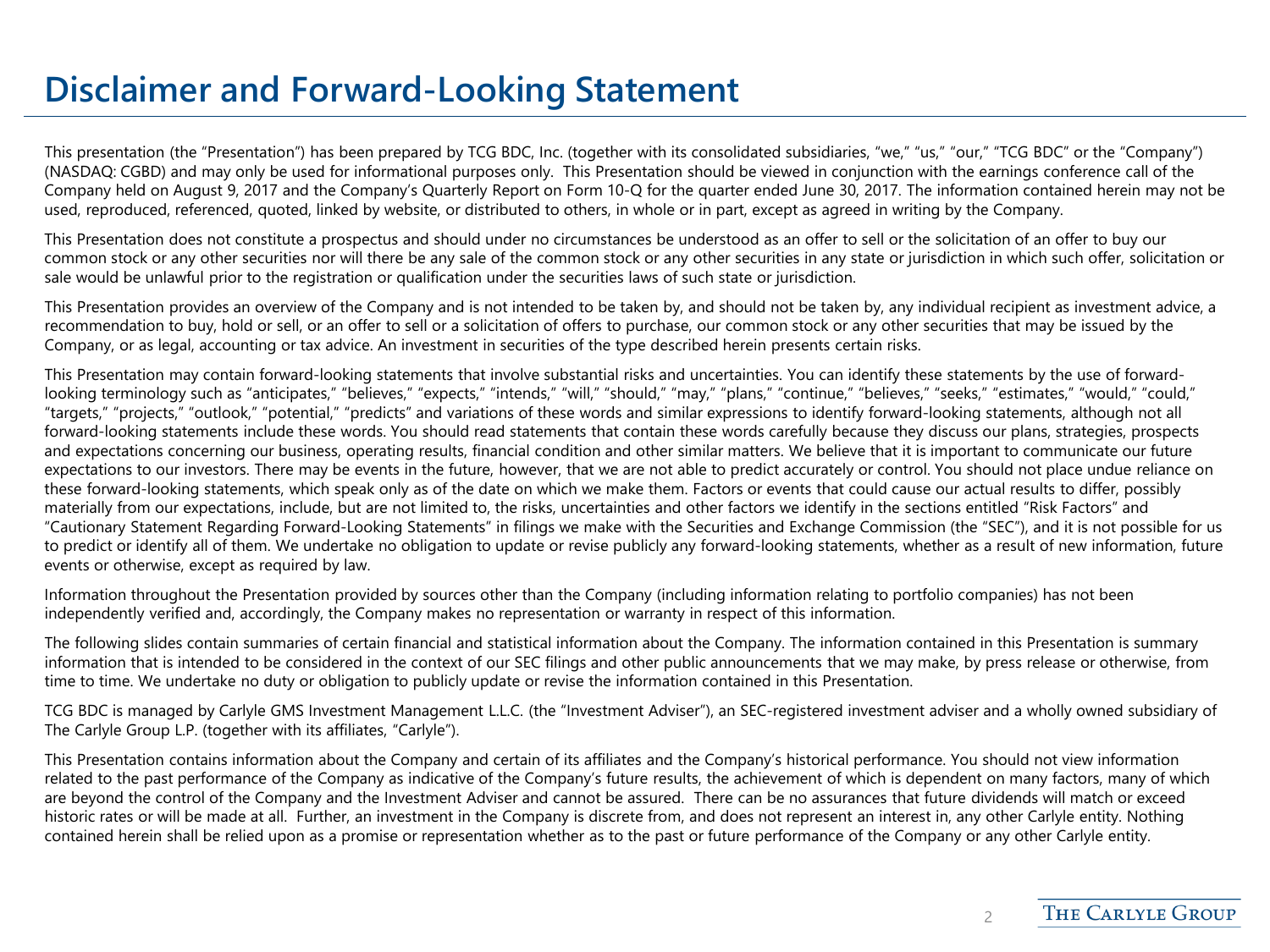# **Summary of Quarterly Results**

### **Quarter Ended June 30, 2017**

- New investment fundings<sup>1</sup> for the quarter ended June 30, 2017 were \$417 million (excluding the NFIC Acquisition),<sup>2</sup> and sales and repayments totaled \$281 million. The NFIC Acquisition increased the Company's assets by an additional \$197 million, resulting in a net portfolio increase of \$333 million3
- The investment portfolio of our joint venture, Middle Market Credit Fund, LLC ("Credit Fund"), has grown to \$800 million at fair value as of the quarter ended June 30, 2017, as compared to \$559 million at fair value as of the quarter ended March 31, 2017. Credit Fund's new investment fundings<sup>1</sup> were \$280 million for the quarter ended June 30, 2017, and sales and repayments totaled \$37 million, resulting in a net portfolio increase of \$243 million3
- Credit Fund produced a 12.75% annualized yield4 to the Company for the quarter ended June 30, 2017
- Net investment income for the quarter ended June 30, 2017 was \$0.47 per share, as compared to \$0.46 per share for the quarter ended March 31, 20175
- The Company paid a second quarter dividend of \$0.37, representing an 8.22% annualized dividend yield as of June 30, 20176
- Net asset value per share decreased by \$0.16 per share to \$18.14 as of the quarter ended June 30, 2017, down from \$18.30 per share as of March 31, 2017

(1) At par/principal. (2) On June 9, 2017, the Company completed its previously announced merger with NF Investment Corp. ("NFIC"), pursuant to which<br>NFIC merged with and into the Company, with the Company as the surviving the weighted average shares outstanding during the respective period. (6) The annualized dividend yield is calculated by dividing the declared dividend<br>by the closing market price for the quarter and annualizing over 4 per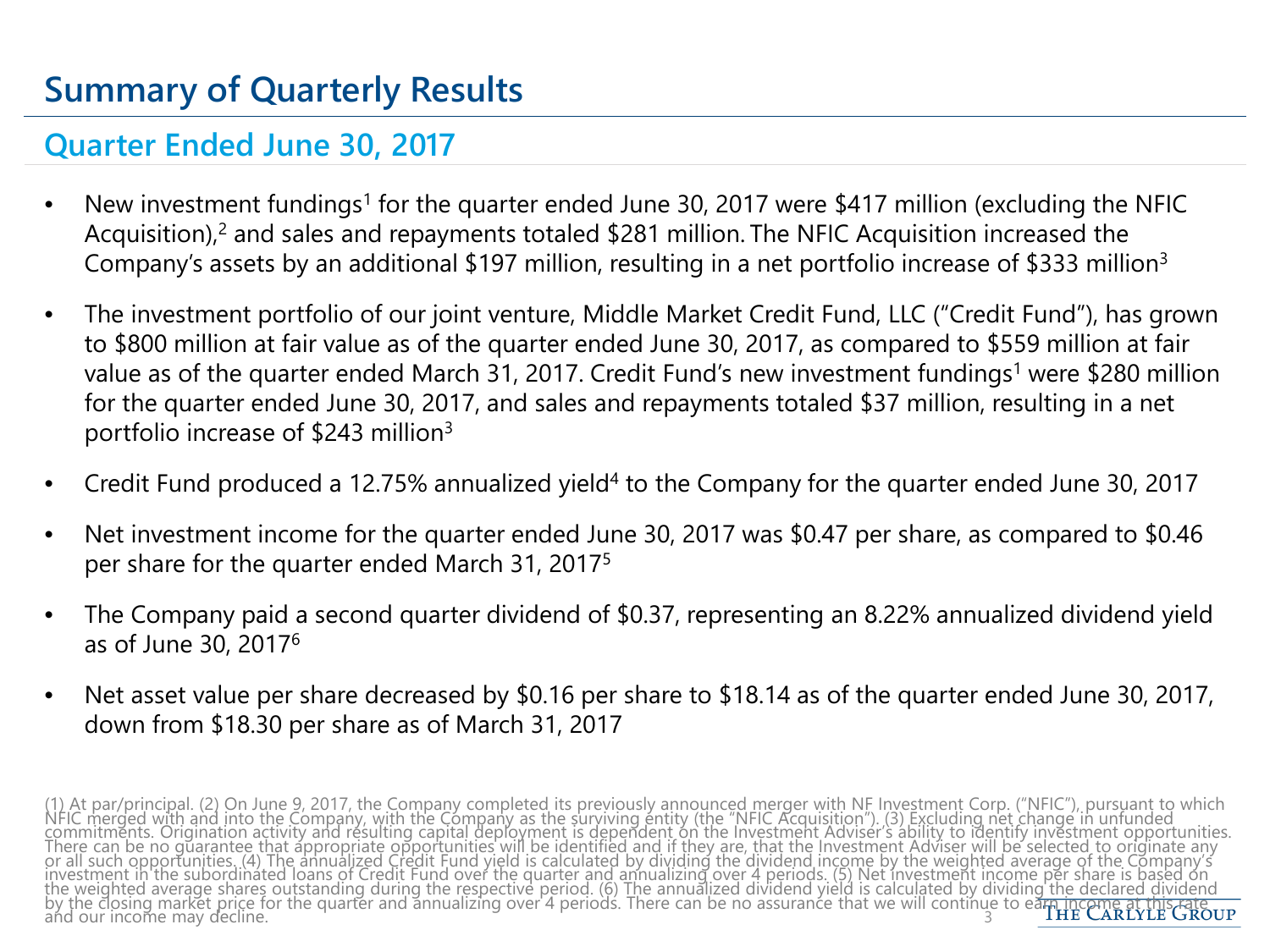# **Portfolio Highlights – New Originations**

### **Originations & Net Funds Growth**

| (Dollar amounts in thousands and based on par/principal) | O2 2016   | O <sub>3</sub> 2016 | O <sub>4</sub> 2016 | O1 2017   | Q <sub>2</sub> 2017 |
|----------------------------------------------------------|-----------|---------------------|---------------------|-----------|---------------------|
| <b>Originations and Net Investment Activity</b>          |           |                     |                     |           |                     |
| Investment Fundings                                      | 143,435   | 313.374             | 174.739             | 154,441   | 614,154             |
| Unfunded Commitments, Net Change                         | 10,978    | 22,511              | (4,356)             | 11.291    | 36,575              |
| Sales and Repayments                                     | (124.875) | (140.990)           | (145.348)           | (194,003) | (281, 258)          |
| <b>Net Investment Activity</b>                           | 29,538    | 194.895             | 25,035              | (28.271)  | 369,471             |

| Total Investment Portfolio at Fair Value |        |        |         |        |        |
|------------------------------------------|--------|--------|---------|--------|--------|
| First Lien Debt                          | 62.66% | 65.93% | 67.16%  | 65.85% | 63.49% |
| First Lien, Last-out Unitranche Debt     | 16.80% | 14.68% | 12 ዓ3%  | 12.10% | 10.38% |
| Second Lien Debt                         | 18 26% | 14 20% | I 2 በጸ% | 11.61% | 14 58% |
| <b>Structured Finance Obligations</b>    | 0.67%  | 0.56%  | በ 37%   | 0.20%  | 0.15%  |
| Equity Investments                       | 0 39%  | 045%   | በ 46%   | 0.61%  | በ 62%  |
| Investment Fund / Credit Fund            | l 22%  | 4 18%  | 7 00%   | 9.63%  | 10.78% |
|                                          |        |        |         |        |        |

| Credit Fund <sup>2</sup> Originations and Net Investment Activity |         |         |         |          |          |
|-------------------------------------------------------------------|---------|---------|---------|----------|----------|
| Investment Fundings                                               | 146.810 | 150.500 | 159.361 | 151.204  | 279.527  |
| Unfunded Commitments, Net Change                                  | 4.397   | 30.662  | (4.698) | 1.651    | 15,634   |
| Sales and Repayments                                              | 125)    | (3,609) | (13,851 | (30,094) | (36,998) |
| <b>Net Investment Activity</b>                                    | 151,082 | 177.553 | 140.812 | 122.761  | 258,163  |

Please refer to the Company's Form 10-Q for the quarterly period ended on June 30, 2017 ("Form 10-Q") for more information. No assurance is given that the Company will continue to achieve comparable results. (1) At quarter end. (2) Credit Fund is an unconsolidated Delaware limited liability company. The Company and Credit Partners USA LLC each has 50% economic ownership of Credit Fund and has commitments to fund, from time to time, capital of up to \$400 million each. Funding of such commitments generally requires the approval of the board of Credit Fund, including the board members appointed by the Company. 4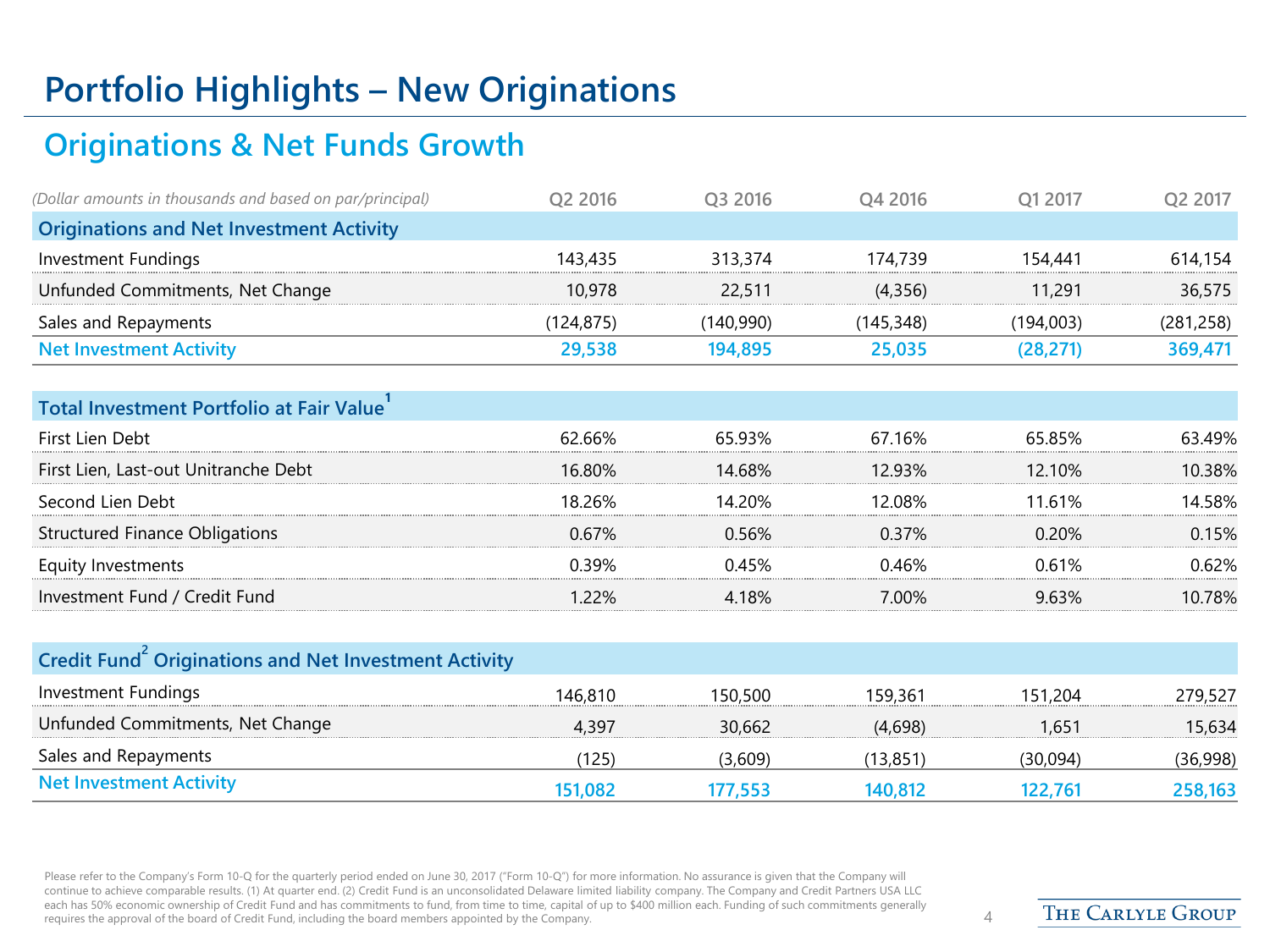### **Investment Portfolio Overview**

#### **Total Fair Value of Investments at June 30, 2017 of \$1,719 million**



Note: At quarter end. (1) Fair value of investments is subject to change. Past performance is no quarantee of future results. Fair value is determined in good faith by or under the direction of the Company's board of directors pursuant to the Company's valuation policy. Refer to Note 2 (Significant Accounting Policies) and Note 3 (Fair Value Measurements) affection of the company's board of directors pursuant to the company's valuation policy. Refer to Note 2 (significant Accounting Policies) and Note 5 (Fair value measurements) 5

**THE CARLYLE GROUP**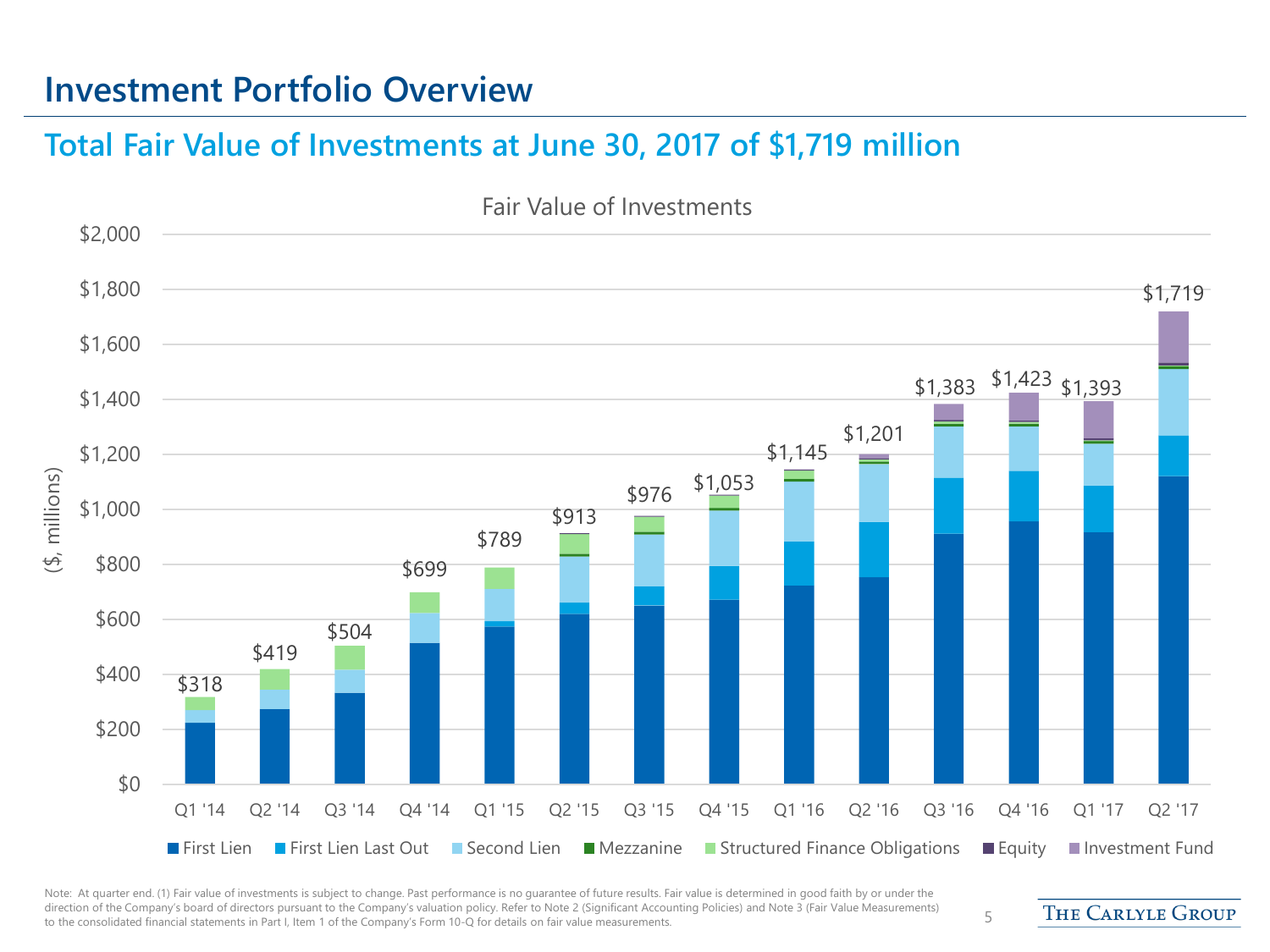### **Investment Portfolio Overview – TCG BDC and Credit Fund**

#### **Total Fair Value of Investments of TCG BDC and Credit Fund at June 30, 2017 of \$2,334 million1**



Note: At quarter end. Fair value of investments is subject to change. Past performance is no guarantee of future results. Fair value is determined in good faith by or under the direction of the Company's board of directors pursuant to the Company's valuation policy. Refer to Note 2 (Significant Accounting Policies), Note 3 (Fair Value Measurements), and Note 5 (Middle Market Credit Fund, LLC) to the consolidated financial statements in Part 1, Item 1 of the Company's Form 10-Q for details on fair value measurements. (1) Total fair value of investments of TCG BDC and Credit Fund is the sum of the fair value of investments of TCG BDC and Credit Fund excluding investments by TCG BDC in Credit Fund. As of June 30, 2017, the fair value of TCG BDC's investment in Credit Fund was \$185.3mm.

**THE CARLYLE GROUP**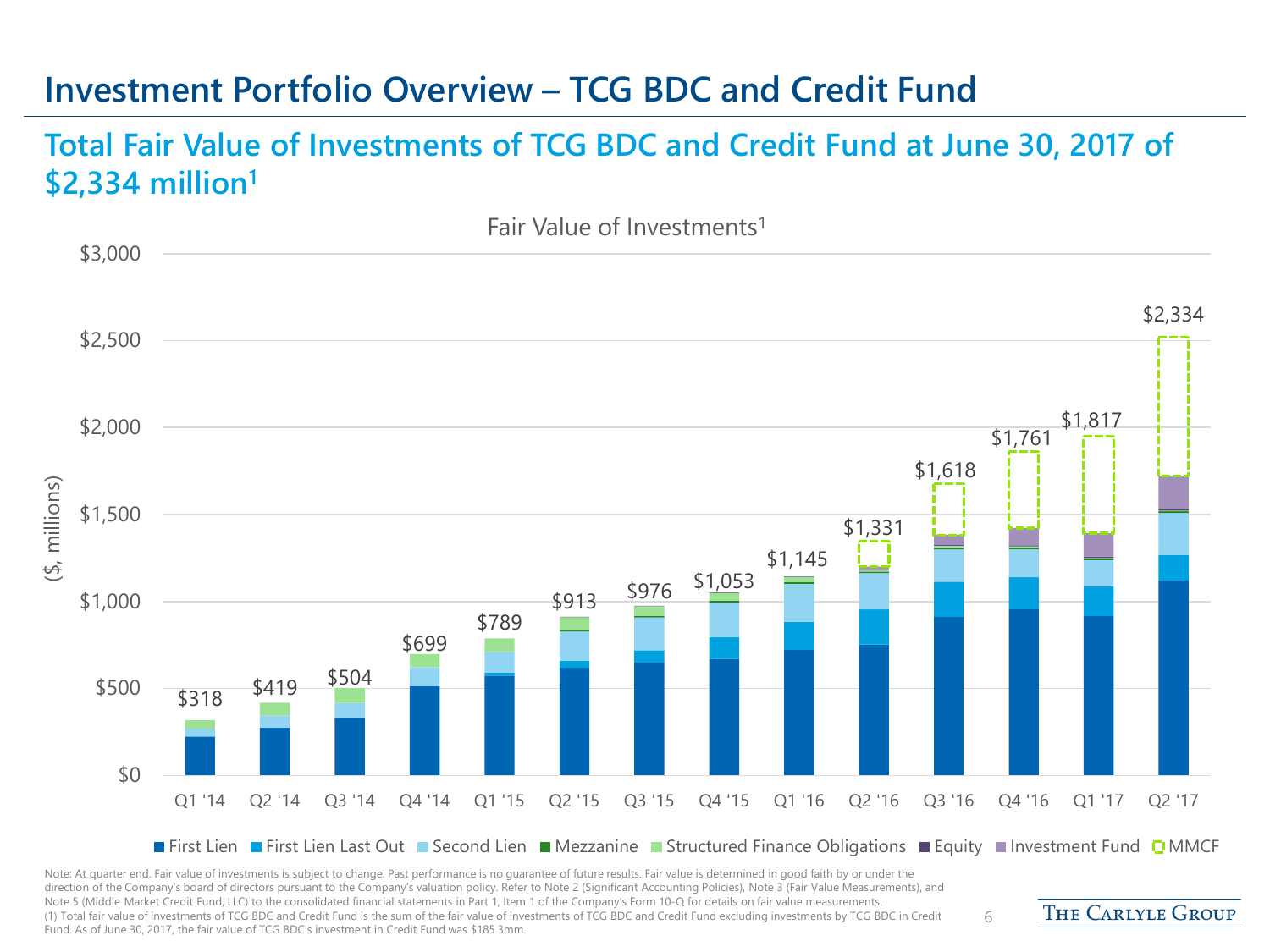# **Portfolio Summary – TCG BDC and Credit Fund**

#### **As of June 30, 2017**

|                                                     |         | <b>TCG BDC</b> Credit Fund |
|-----------------------------------------------------|---------|----------------------------|
| Total Investments and Commitments (\$mm)            | \$1,827 |                            |
| Unfunded Commitments (\$mm)                         | \$108   |                            |
| Investments at Fair Value (\$mm)                    | \$1.719 |                            |
| Yield at Cost of Investments <sup>1</sup> $(\%)$    | 8.63%   | 6 58%                      |
| Yield at Fair Value of Investments <sup>1</sup> (%) | 8.68%   | 653%                       |
| Number of Investments                               |         |                            |
| Number of Portfolio Companies                       |         |                            |
| Floating / Fixed (%)                                |         | $99\%$ / 1% 100% / 0%      |

#### **Portfolio Characteristics Diversification by Borrower**





(1) Weighted average yields include the effect of accretion of discounts and amortization of premiums and are based on interest rates as of period end. Actual yields earned over the life of each investment could differ materially from the yields presented above. Weighted average yields for TCG BDC do not include TCG BDC's investment in Credit Fund.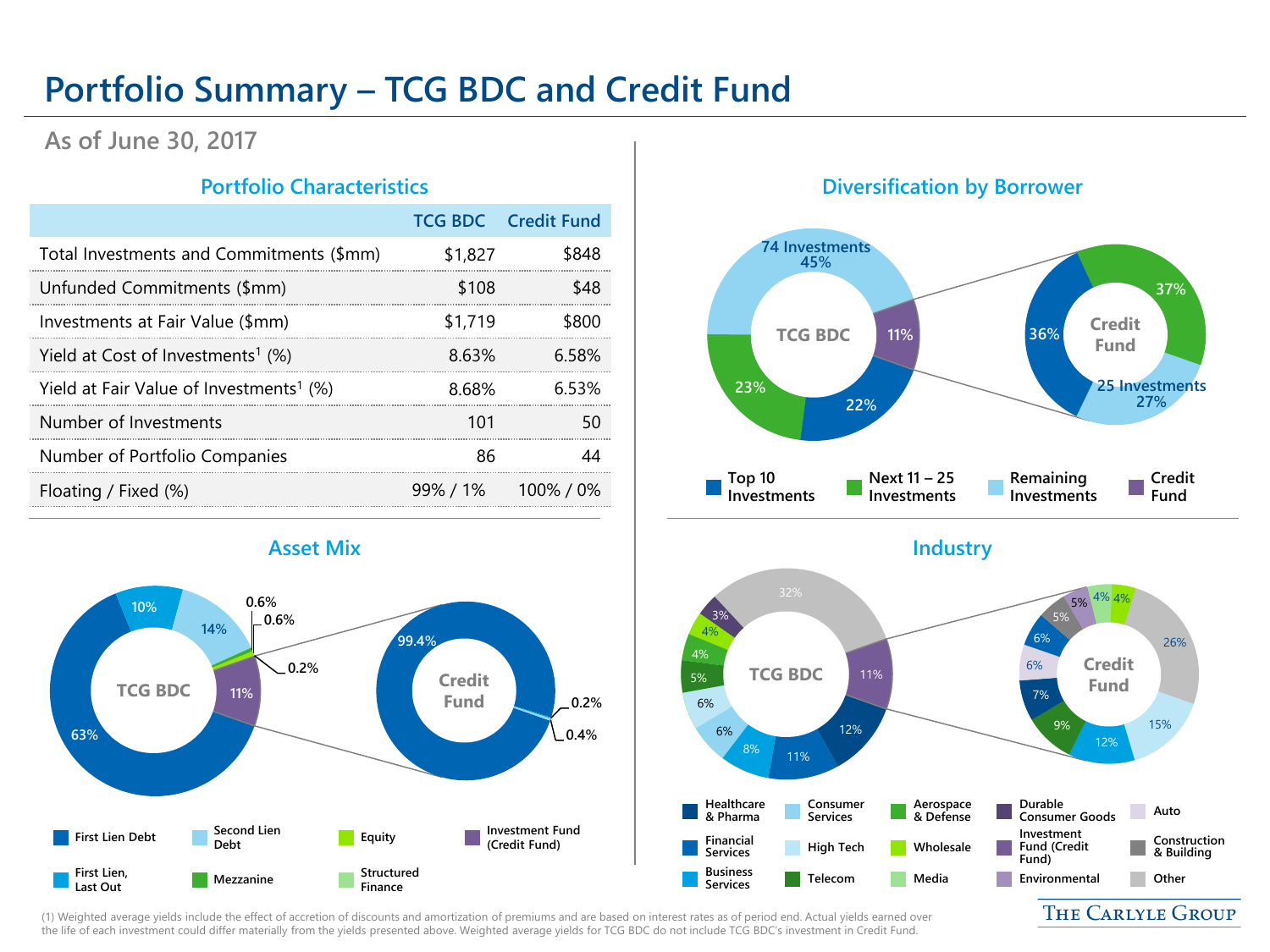# **Credit Quality of Investments**

- Fundamental credit quality at June 30, 2017 remains strong with 1 borrower on non-accrual status, representing less than 1% of total debt investments at fair value and amortized cost
- Approximately 99% of investments in our portfolio continue to have an Internal Risk Rating of 1 through 4 as of June 30, 2017

|                                                                                                                                                                                                                                                                                                                                                                           | <b>Portfolio Risk Ratings</b>                                                                                                                                                                                                                                                                                                                                                                                                                                                                                |                   |                                                                                   |                   |                                                                                                                                                        |                   |                 |
|---------------------------------------------------------------------------------------------------------------------------------------------------------------------------------------------------------------------------------------------------------------------------------------------------------------------------------------------------------------------------|--------------------------------------------------------------------------------------------------------------------------------------------------------------------------------------------------------------------------------------------------------------------------------------------------------------------------------------------------------------------------------------------------------------------------------------------------------------------------------------------------------------|-------------------|-----------------------------------------------------------------------------------|-------------------|--------------------------------------------------------------------------------------------------------------------------------------------------------|-------------------|-----------------|
|                                                                                                                                                                                                                                                                                                                                                                           | (Dollar amounts in millions)                                                                                                                                                                                                                                                                                                                                                                                                                                                                                 | June 30, 2017     |                                                                                   | March 31, 2017    |                                                                                                                                                        | December 31, 2016 |                 |
|                                                                                                                                                                                                                                                                                                                                                                           | <b>Internal Risk Rating</b>                                                                                                                                                                                                                                                                                                                                                                                                                                                                                  | <b>Fair Value</b> | % of Fair Value                                                                   | <b>Fair Value</b> | % of Fair Value                                                                                                                                        | Fair Value        | % of Fair Value |
|                                                                                                                                                                                                                                                                                                                                                                           |                                                                                                                                                                                                                                                                                                                                                                                                                                                                                                              | 41.9              | 2.76%                                                                             | 27.5              | 2.20%                                                                                                                                                  | 59.3              | 4.52%           |
| 2                                                                                                                                                                                                                                                                                                                                                                         |                                                                                                                                                                                                                                                                                                                                                                                                                                                                                                              | 1,150.8           | 75.67%                                                                            | 1.023.2           | 82.05%                                                                                                                                                 | 1.055.7           | 80.50%          |
|                                                                                                                                                                                                                                                                                                                                                                           |                                                                                                                                                                                                                                                                                                                                                                                                                                                                                                              | 182.5             | 12.00%                                                                            | 93.7              | 7.51%                                                                                                                                                  | 100.9             | 7.70%           |
|                                                                                                                                                                                                                                                                                                                                                                           |                                                                                                                                                                                                                                                                                                                                                                                                                                                                                                              | 127.5             | 8.38%                                                                             | 89.4              | 7.17%                                                                                                                                                  | 75.7              | 5.77%           |
| 5                                                                                                                                                                                                                                                                                                                                                                         |                                                                                                                                                                                                                                                                                                                                                                                                                                                                                                              | 18.1              | 1.19%                                                                             | 13.4              | 1.07%                                                                                                                                                  | 12.2              | 0.93%           |
| b                                                                                                                                                                                                                                                                                                                                                                         |                                                                                                                                                                                                                                                                                                                                                                                                                                                                                                              |                   | 0.00%                                                                             |                   | 0.00%                                                                                                                                                  | 7.6               | 0.58%           |
| <b>Total</b>                                                                                                                                                                                                                                                                                                                                                              |                                                                                                                                                                                                                                                                                                                                                                                                                                                                                                              | 1,520.8           | 100.00%                                                                           | 1.247.2           | 100.00%                                                                                                                                                | 1,311.4           | 100.00%         |
| Rating                                                                                                                                                                                                                                                                                                                                                                    | <b>Definition</b>                                                                                                                                                                                                                                                                                                                                                                                                                                                                                            |                   |                                                                                   |                   |                                                                                                                                                        |                   |                 |
|                                                                                                                                                                                                                                                                                                                                                                           |                                                                                                                                                                                                                                                                                                                                                                                                                                                                                                              |                   | Performing - Low Risk: Borrower is operating more than 10% ahead of the Base Case |                   |                                                                                                                                                        |                   |                 |
| 2                                                                                                                                                                                                                                                                                                                                                                         |                                                                                                                                                                                                                                                                                                                                                                                                                                                                                                              |                   |                                                                                   |                   | Performing - Stable Risk: Borrower is operating within 10% of the Base Case (above or below). This is the initial rating assigned to all new borrowers |                   |                 |
| 3                                                                                                                                                                                                                                                                                                                                                                         | there is a low risk of payment default                                                                                                                                                                                                                                                                                                                                                                                                                                                                       |                   |                                                                                   |                   | Performing - Management Notice: Borrower is operating more than 10% below the Base Case. A financial covenant default may have occurred, but           |                   |                 |
|                                                                                                                                                                                                                                                                                                                                                                           | Watch List: Borrower is operating more than 20% below the Base Case and there is a high risk of covenant default, or it may have already occurred.<br>Payments are current although subject to greater uncertainty, and there is moderate to high risk of payment default                                                                                                                                                                                                                                    |                   |                                                                                   |                   |                                                                                                                                                        |                   |                 |
| Watch List - Possible Loss: Borrower is operating more than 30% below the Base Case. At the current level of operations and financial condition, the<br>5<br>borrower does not have the ability to service and ultimately repay or refinance all outstanding debt on current terms. Payment default is very likely or may<br>have occurred. Loss of principal is possible |                                                                                                                                                                                                                                                                                                                                                                                                                                                                                                              |                   |                                                                                   |                   |                                                                                                                                                        |                   |                 |
| 6                                                                                                                                                                                                                                                                                                                                                                         | Watch List – Probable Loss: Borrower is operating more than 40% below the Base Case, and at the current level of operations and financial condition,<br>the borrower does not have the ability to service and ultimately repay or refinance all outstanding debt on current terms. Payment default is very likely or<br>may have already occurred. Additionally, the prospects for improvement in the borrower's situation are sufficiently negative that impairment of some or all<br>principal is probable |                   |                                                                                   |                   |                                                                                                                                                        |                   |                 |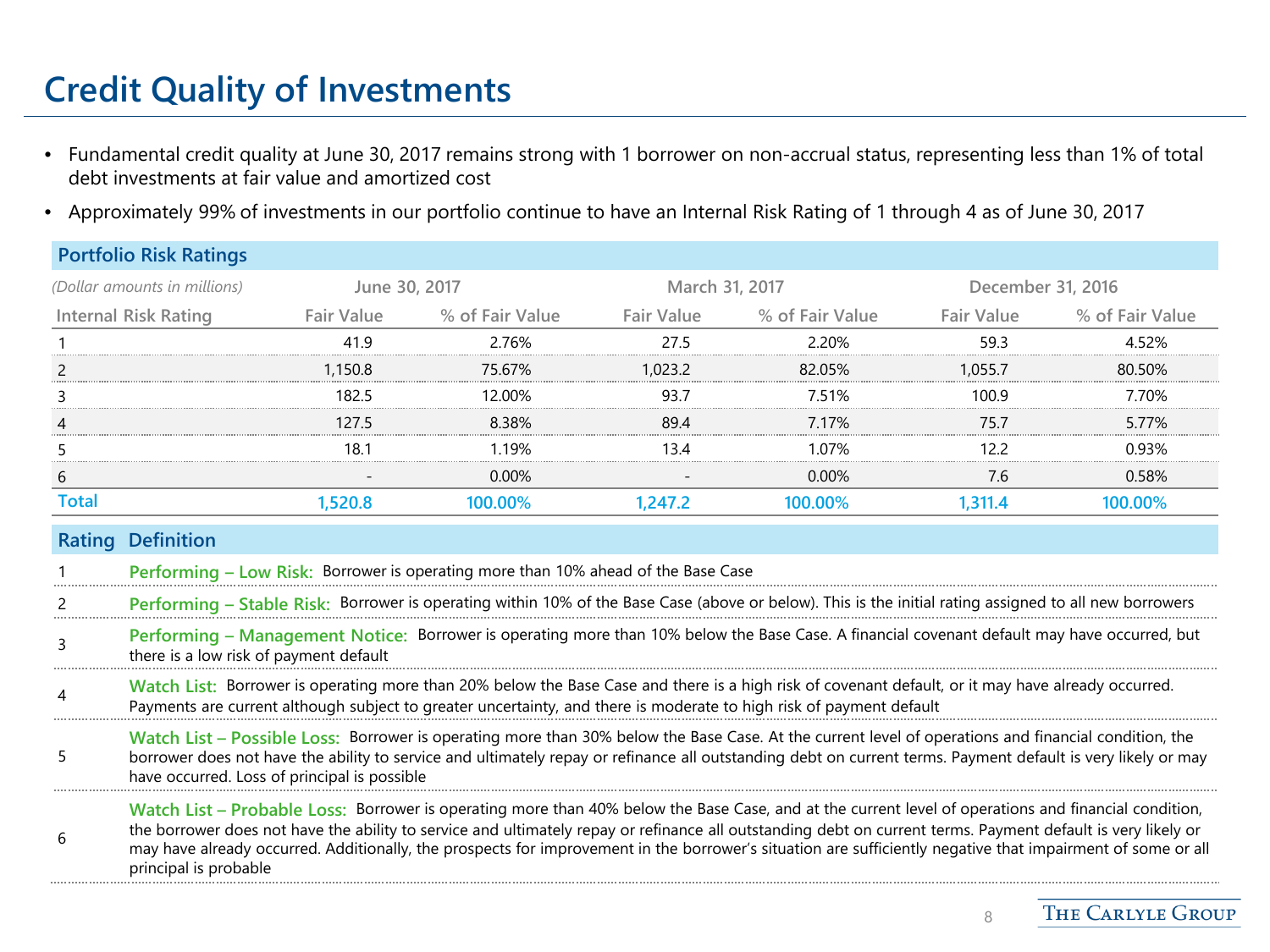# **Financial Performance Summary**

| (Dollar amounts in thousands, except per share data)                        | Q2 2016   | Q3 2016   | Q4 2016   | Q1 2017   | Q2 2017   |
|-----------------------------------------------------------------------------|-----------|-----------|-----------|-----------|-----------|
| Net Investment Income Per Share                                             | 0.39      | 0.42      | 0.45      | 0.46      | 0.47      |
| Net Realized & Unrealized Appreciation (Depreciation) Per Share             | 0.36      | 0.36      | (0.02)    | (0.07)    | (0.13)    |
| Net Income Per Share                                                        | 0.75      | 0.78      | 0.43      | 0.39      | 0.34      |
| Dividends Paid Per Share                                                    | 0.40      | 0.40      | 0.48      | 0.41      | 0.37      |
| <b>Net Asset Value Per Share</b>                                            | 18.02     | 18.38     | 18.32     | 18.30     | 18.14     |
| Weighted Average Shares Outstanding for the Period (in thousands)           | 34,403    | 37,489    | 40,707    | 41,707    | 45,978    |
| Shares Outstanding at End of Period (in thousands)                          | 36,517    | 39,791    | 41,702    | 41,708    | 61,406    |
|                                                                             |           |           |           |           |           |
| <b>Total Fair Value of Investments</b>                                      | 1,201,234 | 1,382,614 | 1,422,759 | 1,392,545 | 1,719,473 |
| Number of Portfolio Companies                                               | 87        | 90        | 86        | 82        | 86        |
| Average Size of Investment in Portfolio Company (Notional) <sup>1</sup>     | 15,015    | 16,680    | 17,755    | 18,275    | 20,459    |
| Weighted Average all-in Yield on Investments at Amortized Cost <sup>2</sup> | 8.28%     | 8.30%     | 8.19%     | 8.33%     | 8.63%     |
| Weighted Average all-in Yield on Investments at Fair Value <sup>2</sup>     | 8.38%     | 8.33%     | 8.23%     | 8.35%     | 8.68%     |
|                                                                             |           |           |           |           |           |
| <b>Net Assets</b>                                                           | 657,918   | 731,238   | 764,137   | 763,318   | 1,113,743 |
| <b>Debt</b>                                                                 | 576,059   | 665,814   | 692,734   | 661,508   | 602,547   |
| <b>Debt To Equity at Quarter End</b>                                        | 0.88x     | 0.91x     | 0.91x     | 0.87x     | 0.54x     |

Note: The net asset value per share and dividends declared per share are based on the shares outstanding at each respective quarter-end. Net investment income per share<br>and net change in realized and unrealized appreciatio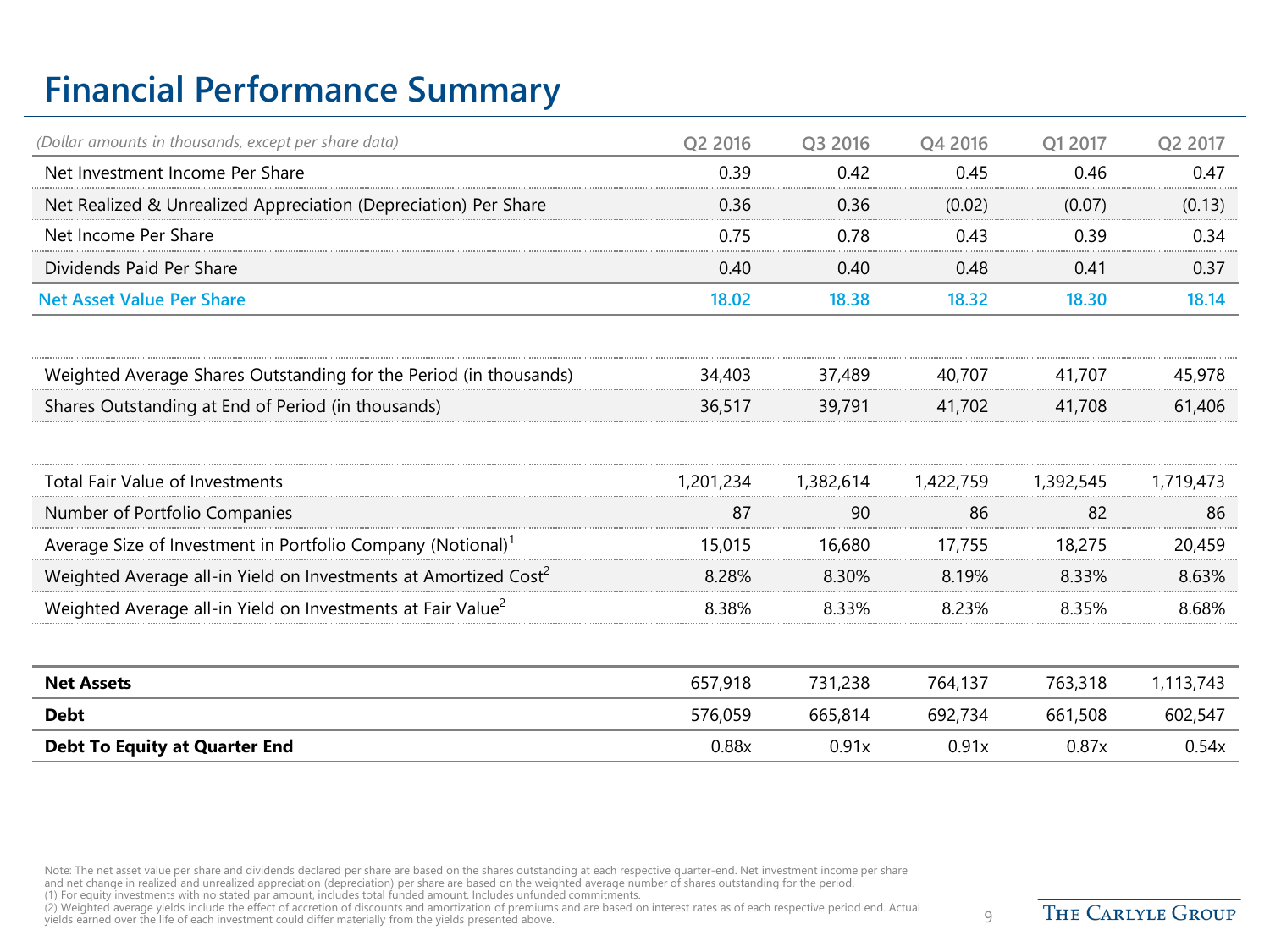# **Quarterly Statements of Financial Condition**

| (Dollar amounts in thousands, except per share data)                  | Q2 2016   | Q3 2016   | Q4 2016   | Q1 2017   | Q2 2017                  |
|-----------------------------------------------------------------------|-----------|-----------|-----------|-----------|--------------------------|
| <b>Assets</b>                                                         |           |           |           |           |                          |
| Investments at Fair Value (Non-controlled/Non-affiliated)             | 1,186,520 | 1,324,856 | 1,323,102 | 1,258,424 | 1,534,162                |
| Investments at Fair Value (Controlled/Affiliated)                     | 14,714    | 57,758    | 99,657    | 134,121   | 185,311                  |
| Total Investments at Fair Value                                       | 1,201,234 | 1,382,614 | 1,422,759 | 1,392,545 | 1,719,473                |
| Cash & Cash Equivalents                                               | 33,389    | 49,841    | 38,489    | 44,874    | 28,159                   |
| Receivable From Investment Sold                                       | 22,031    | 13,019    | 19,750    | 11,874    |                          |
| Deferred Financing Costs                                              | 3,687     | 3,471     | 3,308     | 3,221     | 3,629                    |
| Interest Receivable Non-controlled/Non-affiliated Investments         | 4,206     | 3,840     | 3,407     | 3,272     | 4,358                    |
| Interest & Dividend Receivable From Controlled/Affiliated Investments |           | 686       | 2,400     | 3,048     | 3,996                    |
| Prepaid Expenses & Other Assets                                       | 403       | 256       | 42        | 159       | 146                      |
| <b>Total Assets</b>                                                   | 1,264,950 | 1,453,727 | 1,490,155 | 1,458,993 | 1,759,761                |
| <b>Liabilities</b>                                                    |           |           |           |           |                          |
| Payable for Investment Purchased                                      |           | 19,800    | $-1$      |           | 4,996                    |
| Secured Borrowings                                                    | 305,313   | 395,016   | 421,885   | 390,608   | 331,597                  |
| 2015-1 Notes Payable, Net of Unamortized Debt Issuance Costs          | 270,746   | 270,798   | 270,849   | 270,900   | 270,950                  |
| Due to Investment Adviser                                             | 150       | 140       | 215       | 86        | 118                      |
| Interest & Credit Facility Fees Payable                               | 3,259     | 3,277     | 3,599     | 3,703     | 3,830                    |
| Dividend Payable                                                      | 13,943    | 15,917    | 20,018    | 17,100    | 22,720                   |
| Base Management & Incentive Fees Payable                              | 11,944    | 16,142    | 8,157     | 11,764    | 9,132                    |
| Administrative Service Fees Payable                                   | 135       | 127       | 137       | 115       | 120                      |
| Offering Costs Payable                                                |           |           |           |           | 1,128                    |
| Other Accrued Expenses & Liabilities                                  | 1,542     | 1,272     | 1,158     | 1,399     | 1,427                    |
| <b>Total Liabilities</b>                                              | 607,032   | 722,489   | 726,018   | 695,675   | 646,018                  |
| <b>Net Assets</b>                                                     | 657,918   | 731,238   | 764,137   | 763,318   | 1,113,743                |
| <b>Total Liabilities &amp; Net Assets</b>                             | 1,264,950 | 1,453,727 | 1,490,155 | 1,458,993 | 1,759,761                |
| <b>Net Asset Value Per Share</b>                                      | \$18.02   | \$18.38   | \$18.32   | \$18.30   | \$18.14                  |
| Please refer to the Company's Form 10-O for more information.         |           |           | 10        |           | <b>THE CARLYLE GROUP</b> |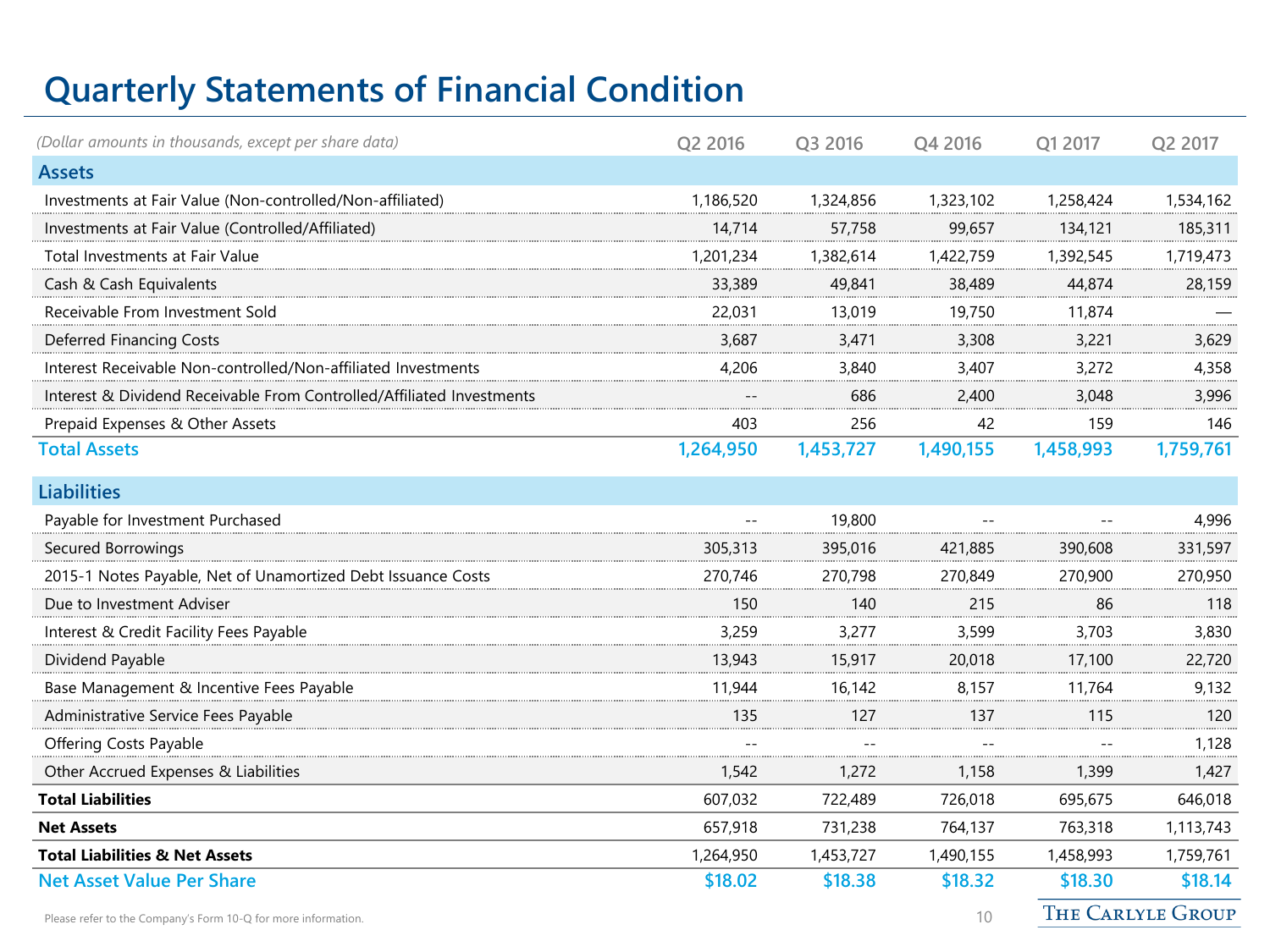# **Quarterly Operating Results**

| (Dollar amounts in thousands)              | Q2 2016 | Q3 2016 | Q4 2016 | O1 2017 | Q2 2017  |
|--------------------------------------------|---------|---------|---------|---------|----------|
| Interest Income                            | 24,078  | 26,362  | 28,645  | 28,354  | 30,526   |
| Income From Credit Fund                    |         | 686     | 2,454   | 3,209   | 4,172    |
| Other Income                               | 1.670   | 1,909   | 2.057   | 2.536   | 4.046    |
| Investment Income                          | 25,748  | 28,957  | 33,156  | 34,099  | 38,744   |
|                                            |         |         |         |         |          |
| Management Fees (Net Of Waiver)            | 2,897   | 3.132   | 3.570   | 3.417   | 3,771    |
| Incentive Fees                             | 3,366   | 3,962   | 4,587   | 4.777   | 5,361    |
| Interest Expense & Credit Facility Fees    | 4.683   | 4.733   | 5,421   | 5,537   | 6,267    |
| Other Expenses                             | 1,336   | 1,284   | 1,229   | 1,261   | 1,897    |
| Net Expenses                               | 12,282  | 13,111  | 14,807  | 14,992  | 17,297   |
| <b>Net Investment Income</b>               | 13,466  | 15,846  | 18,349  | 19,107  | 21,448   |
| Net Realized And Unrealized Gains & Losses | 12,485  | 13,324  | (953)   | (2,934) | (5, 947) |
| <b>Net Income</b>                          | 25,951  | 29,170  | 17,396  | 16,173  | 15,501   |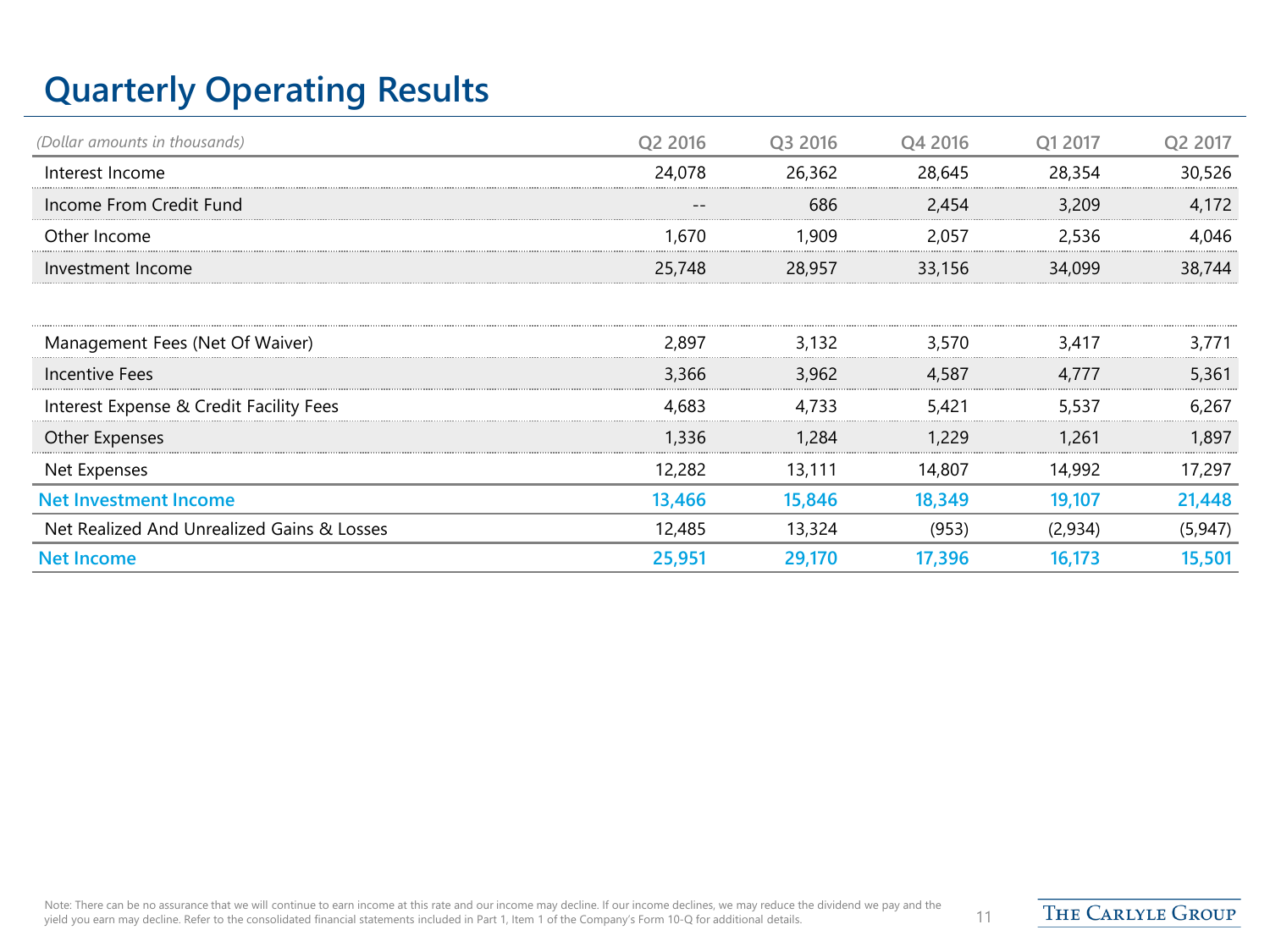### **Net Asset Value Per Share Bridge**

#### **Quarter Ended June 30, 2017**



Note: The net asset value per share and dividends declared per share are based on the shares outstanding at each respective quarter-end. Net investment income per share and net change in realized and unrealized appreciation (depreciation) per share are based on the weighted average number of shares outstanding for the period. (1) Net decrease is due to the offering price of subscriptions and the issuance of common stock in the initial public offering, net of underwriting and offering costs during the period. 12

**THE CARLYLE GROUP**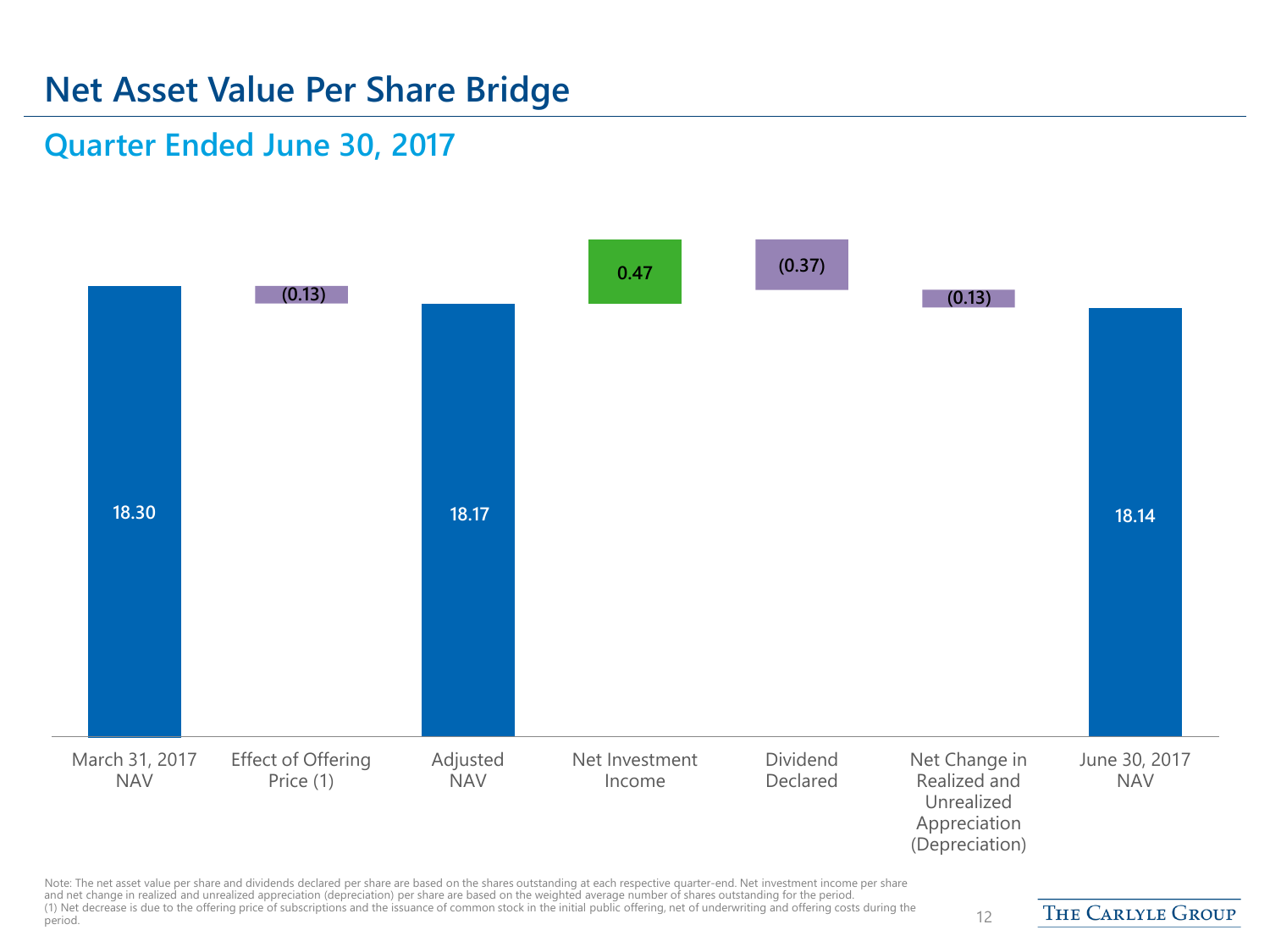# **Senior Secured Credit Facilities & Unfunded Commitments**

#### **Terms & Conditions**

| <b>Credit Facility<sup>1</sup></b>                    |                                                      |  |  |  |
|-------------------------------------------------------|------------------------------------------------------|--|--|--|
| Size                                                  | \$283.0 million committed                            |  |  |  |
| Tenor                                                 | 5 years (4 year revolving); maturity date 3/21/2022  |  |  |  |
| Pricing                                               | LIBOR + 225 bps / 37.5 bps unused fee                |  |  |  |
| <b>SPV Credit Facility<sup>1</sup></b>                |                                                      |  |  |  |
| Size                                                  | \$400.0 million committed                            |  |  |  |
| Tenor                                                 | 5 years (3 years revolving); maturity date 5/23/2022 |  |  |  |
| Pricing                                               | LIBOR $+$ 200 bps / 50-75 bps unused fee             |  |  |  |
|                                                       | Carlyle GMS Finance MM CLO 2015-1 LLC Notes          |  |  |  |
| Size                                                  | \$273.0 million                                      |  |  |  |
| Maturity Date 7/15/2027                               |                                                      |  |  |  |
| Weighted Average 326bps <sup>2</sup><br>Interest Rate |                                                      |  |  |  |
| Credit Fund Sub Facility <sup>1,3</sup>               |                                                      |  |  |  |
| Size                                                  | \$640.0 million committed                            |  |  |  |
| Tenor                                                 | 6 years (3 years revolving); maturity date 5/22/2023 |  |  |  |
| Pricing                                               | LIBOR + 250 bps / 50-75 bps unused fee               |  |  |  |

#### **Debt on Company's Balance Sheet as of June 30, 2017**



#### **Unfunded Commitments**

|                                             | Par Value as of |         |     |                              |  |
|---------------------------------------------|-----------------|---------|-----|------------------------------|--|
| (Dollar amounts in thousands)               |                 |         |     | June 30, 2017 March 31, 2017 |  |
| Unfunded Delayed Draw<br>Commitments        | ⊊               | 75,335  | s s | 44,541                       |  |
| Unfunded Revolving Term<br>Loan Commitments |                 | 32,298  |     | 26,517                       |  |
| <b>Total Unfunded Commitments</b>           |                 | 107,633 |     | 71,058                       |  |

(1) Size represents maximum principal amount of the Facility and is subject to availability under the Facility, which is based on certain advance rates multiplied by the value of the Company's portfolio investments (subject to certain concentration limitations) net of certain other indebtedness that the Company may incur in accordance with the terms of the Facility. Middle Market Credit Fund SPV, LLC (the "Credit Fund Sub"), a Delaware limited liability company, was formed on April 5, 2016. Credit Fund Sub is a wholly-owned subsidiary of Credit Fund and is consolidated in Credit Fund's consolidated financial statements commencing from the date of its formation. (2) Weighted average interest rate, including amortization of debt issuance costs on the 2015-1 notes, for the quarter ended June 30, 2017. (3) Credit Fund closed on June 24, 2016 on a revolving credit facility, the Credit Fund Facility, from which Credit Fund may from time to time request mezzanine loans from the Company. The maximum principal amount of the Credit Fund Facility is \$125mm. 13<br>Facility, from which Credit Fund may from time to time

**THE CARLYLE GROUP**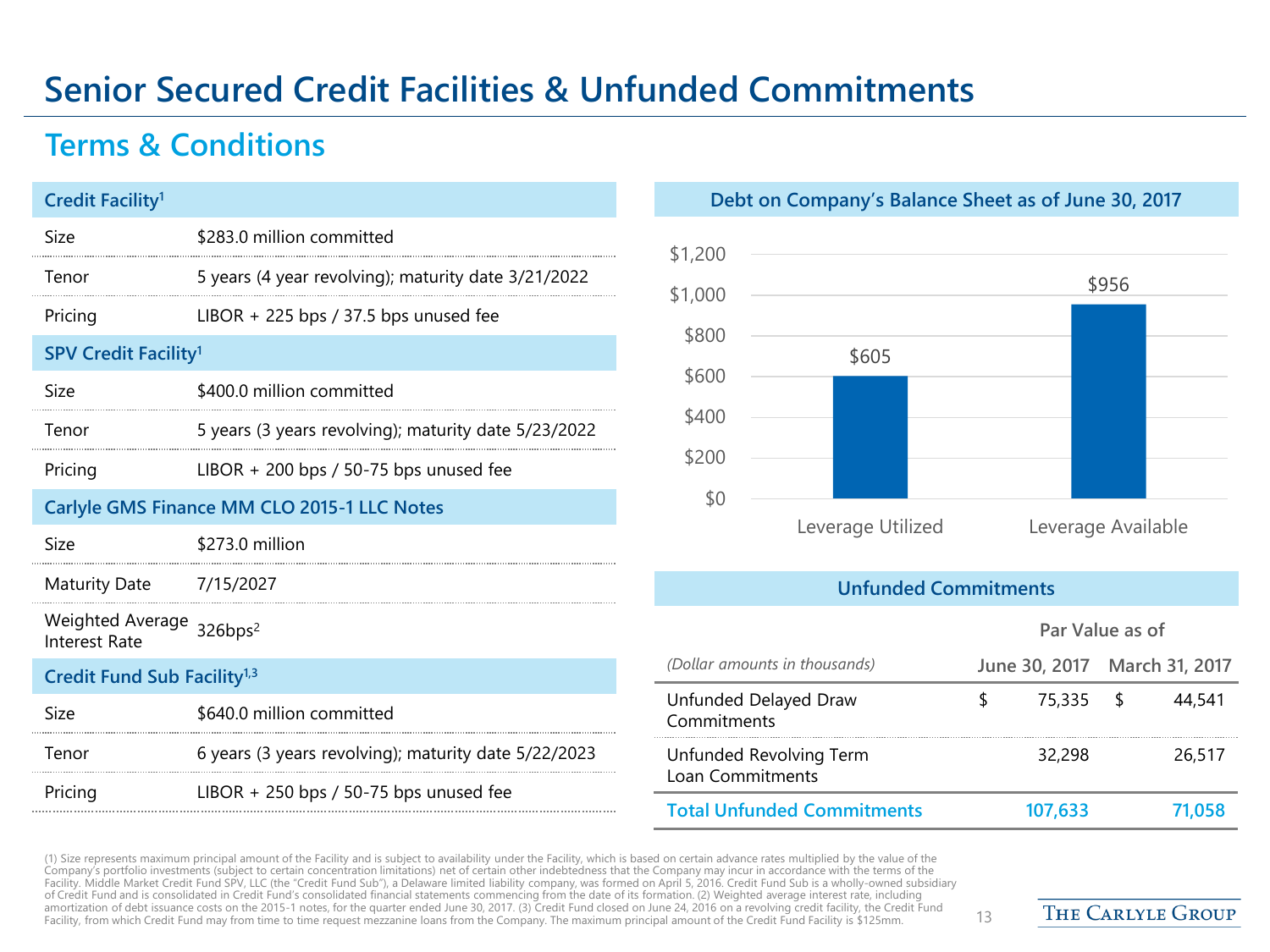# **Liquidity and Investment Capacity**

#### • **Cash and Cash Equivalents**

– Cash and cash equivalents totaled \$28.2 million as of June 30, 2017

#### • **Credit Facilities - Availability**

- Credit Facility as of June 30, 2017, subject to leverage and borrowing base restrictions, we had approximately \$210.0 million of remaining commitments and approximately \$210.0 million of availability on this \$283.0 million revolving credit facility
- SPV Credit Facility as of June 30, 2017, subject to leverage and borrowing base restrictions, we had approximately \$141.4 million of remaining commitments and approximately \$10.9 million of availability on this \$400.0 million revolving credit facility

#### • **Common Stock Issuances**

- Initial public offering ("IPO") on June 19, 2017, we closed our IPO, issuing 9,000,000 shares of our common stock at a public offering price of \$18.50 per share, raising \$161.5 million in net proceeds after our share of underwriting costs and before expenses. The public offering price was 1.01x of our most recently reported net asset value per share at the time of the IPO.
- On July 5, 2017, we issued an additional 454,200 shares of our common stock pursuant to the exercise of the underwriters' over-allotment option in connection with the IPO. Net of underwriting costs and \$0.37 per share dividend declared by the Company's Board of Directors on June 20, 2017, the Company received additional cash proceeds of \$8 million